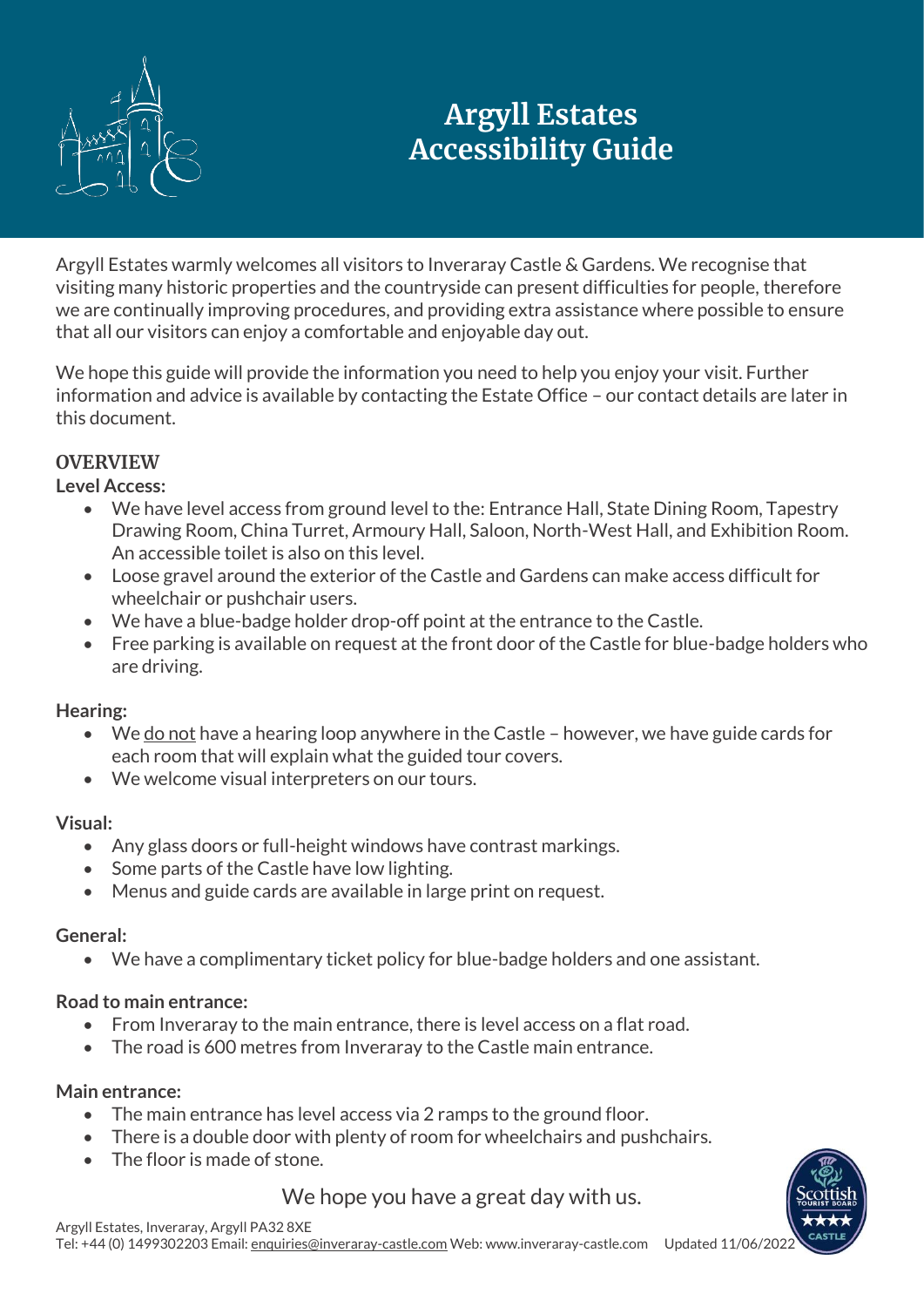## **CASTLE ACCESSIBILITY**

Inveraray Castle and Gardens aims to attract a wide range of visitors. We aim to educate and inform visitors about the Clan Campbell's natural and cultural heritage and we are continually working towards raising standards in visitor facilities and customer care.

In order to achieve this, Argyll Estates is constantly reviewing how to improve all forms of access to the Castle and grounds and is striving to demonstrate best practice in the management of its properties, in the services it provides, and towards the people it employs.

Our ticket kiosk and car park await you at the end of the road where you can pay for your entrance to the Castle & Gardens.

#### **Pedestrian Access**

The short, flat walk from the town of Inveraray to the Castle takes approximately 10 minutes. The road itself is 600 metres from Inveraray to the Castle entrance. When walking, please be aware that the road is also used for vehicles and that pedestrians should walk in the designated walking lane. Please take care when walking with young children that they do not enter into oncoming traffic.

#### **Car Access**

Please drive on the left, be courteous to other drivers and lookout for pedestrians. The speed limit on all Estate roads is 10mph. Ensure you select the car lane on approach and follow directional signage. Please do not stop on the Castle drive as this causes congestion – instead, drop the car off in the car park and walk back using the pedestrian lane. A one-way system is in operation in the Castle car park. Follow directional signage for entrance to the Castle or gardens.

#### **Accessibility**

At the car park, we have designated blue-badge parking spaces which are on hard standing. The rest of the car park is gravel and can be difficult to navigate for wheelchair users.

Entrance to the Castle is via 4 stairs or a ramp followed by a further 2 stairs or a ramp through double doors, with plenty of room for a wheelchair. Once inside, the rooms are carpeted and the ground floor is on one level with no stairs, and the doors are wide enough for wheelchair access.

Access to the first floor is via 40 carpeted stairs and includes the: North-West Landing, Princess Louise Room, Victorian Room, MacArthur Bedroom, and Photo Turret.

Access to the basement which includes: the Old Kitchen, Gift Shop and Tearoom is via 24 uncarpeted stairs from within the Castle or 19 stairs from outside. The basement surface at the bottom of the stairs is worn and uneven in places.

The gravel paths in the gardens are also difficult to navigate for wheelchair or pushchair users, however, there are some beautiful walks and paths around the Estate that are more suitable for visitors with walking difficulties. There is level access throughout the gardens.

For those visitors who have hearing difficulties, a welcome sheet can be provided which explains how entrance to the Castle works.

For visitors with a visual impairment, we welcome a visual interpreter with free entry to the Castle in order to get the best experience possible. Admission for visitors with a blue-badge and one companion is free.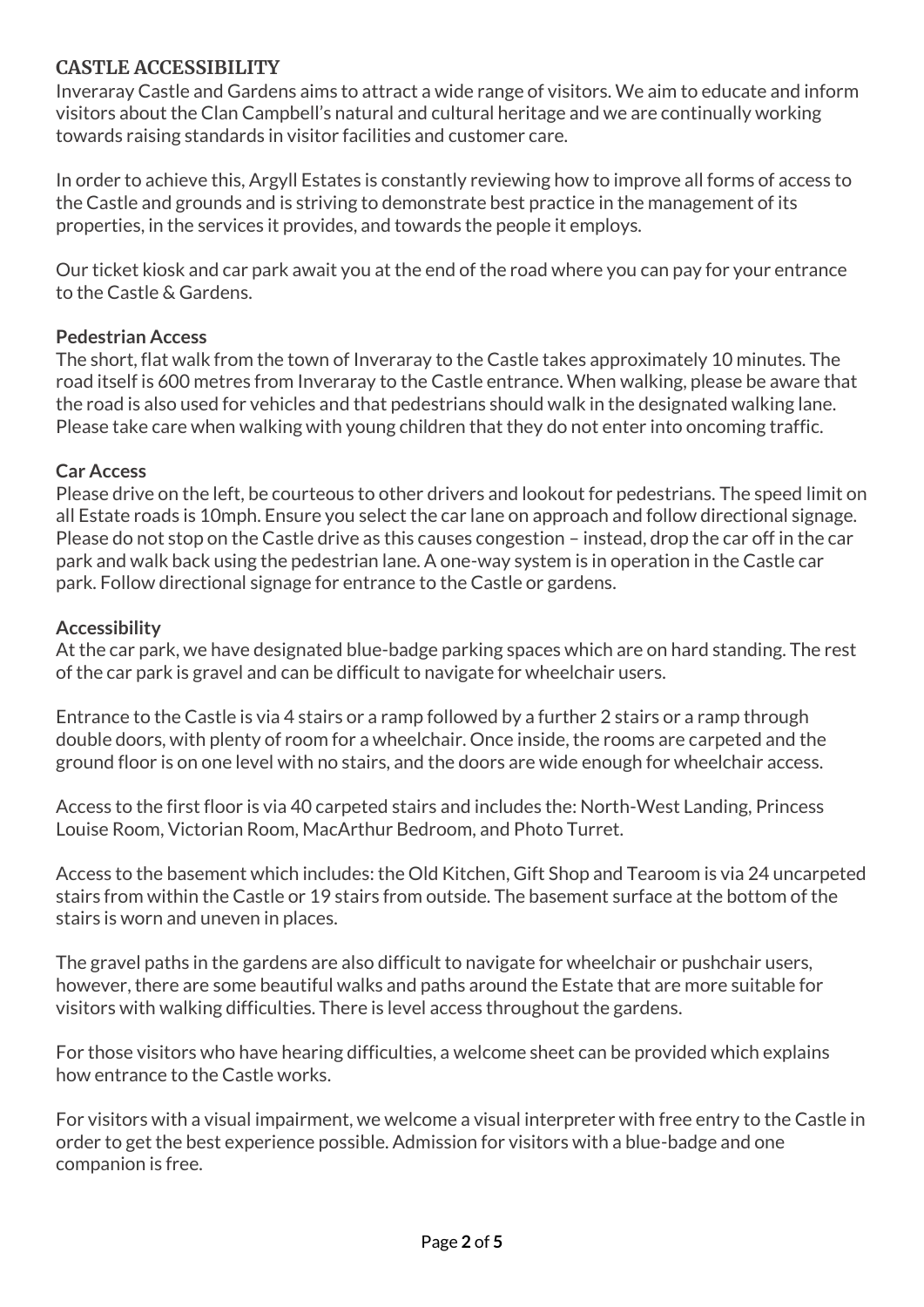# **Toilets**

Male and female toilets are located outside the Gift Shop in the basement of the Castle and are only accessible via 19 stairs by the entrance to the Gardens. There is an accessible toilet available by the Exhibition Room for those with walking difficulties. The door access is 28 inches/71cm wide via an inward opening door and sliding door. Please ask a member of staff to show you the location.

## **Fire Procedure**

- 1. On hearing the fire alarm, immediately stop what you are doing.
- 2. Leave the building by the nearest fire exit in an orderly manner.
- 3. Do not stop to collect personal belongings.
- 4. Assemble at the front of the Castle on gravel by field boundary.
- 5. Do not re-enter the building until told it is safe to do so.

If you would require additional assistance in the event of an emergency, please make this known on your arrival.

## **First Aiders**

Castle staff are first aid trained. If first aid is required, you should contact the nearest staff member immediately. Please report all incidents, no matter how small, to a member of our team.

## **Smoking Areas**

Smoking is not permitted within the Castle, gardens, or by any door/gateway/public space leading to these areas.

## **Assistance Dogs**

We welcome assistance dogs at Inveraray Castle & Gardens. Water bowls are situated around the grounds. If you can't see one, just ask and we will be happy to assist.

## **Historic Property Warning**

There may be low headroom, uneven surfaces/floors and a risk of falls from low parapets on bridges, folly's, etc as this is a historic property and has original features.

## **Bags**

For the safety of our staff, other visitors and our historical artefacts, bags are not permitted within the Castle. Please leave any bags in your vehicle – but be sure to cover them up. Lockers are available in the gents/ladies' toilets outside the Tearoom/Gift Shop.

## **Refreshments**

The Tearoom of the Castle is in the basement. Therefore, we are able to provide refreshments on request at an accessible level. Just speak to a member of our team who will be happy to help.

# **GARDEN ACCESSIBILITY**

The entrance to the garden is to the right of the main door to the Castle. Tickets can be purchased from the admission kiosk. For wheelchair and pushchair access, please ask at the admission kiosk. The garden gates are locked at 5.45pm when the Castle closes. Do not eat any berries from the trees as they may be poisonous.

## **ESTATE ACCESSIBILITY**

There are some lovely walks around Argyll Estates, however, not all are over even ground. The main road through the Estate is tarmac and subsequent paths are woodland tracks. The speed limit on the Estate is 10mph and there are traffic calming measures in place. Vehicles are restricted from entering certain parts of the Estate, so please stay on the designated roads.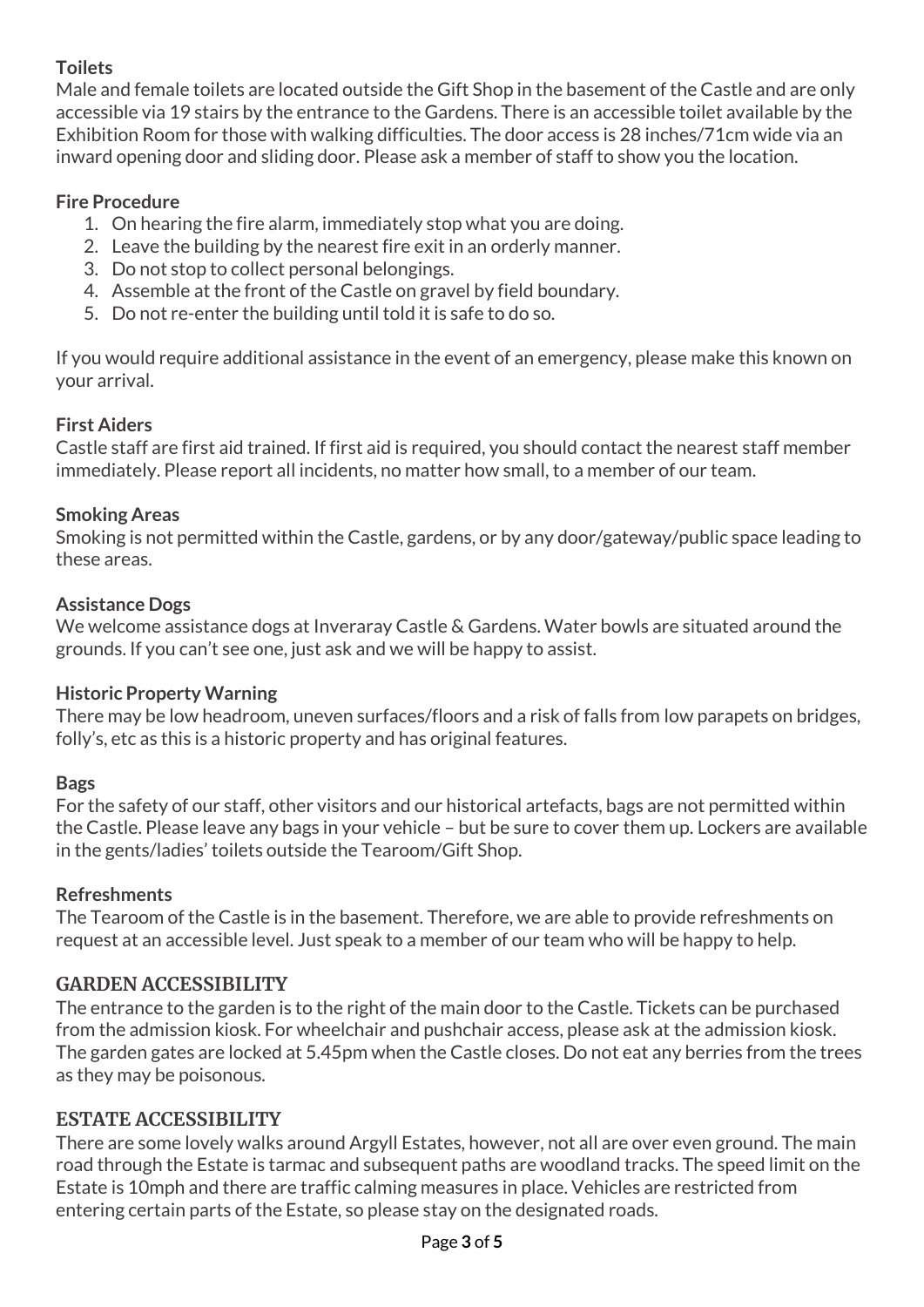The Dun Na Cuaiche Woodland Walk is not accessible to wheelchair users or those with walking difficulties as the route is steep and roughly 1.5 miles long. The terrain is uneven, slippery, with loose gravel in places. We recommend wearing walking boots with a good grip sole – and don't forget your waterproofs for our Argyll weather!

Please see the Appendix at the end of this document for maps on walking routes.

## **Estate Activities**

Please note that Argyll Estates is a working Estate - The Estate reserve the right to close any or all of the walks/roads for management purposes and for the safety of visitors due to livestock farming, deer management or forestry operations.

The following activities are not permitted without prior authorisation:

• Drones

- Horse riding
- Golf
- 
- Remote control vehicles • Boats on the river
- Quad bikes • Motorcycles
- Swimming
- Fishing

# **Dog Walking**

Argyll Estates is dog friendly and we are happy for visitors to walk their dogs around the Estate grounds (excluding the Castle Gardens). We do ask dog owners to respect other visitors by keeping their dogs on a lead at all times. Clearing up any dog mess and disposing of it in a suitable manner in the bins provided. We also ask dog owners not to leave their dogs in unventilated cars, especially during warm weather. Water bowls are situated around the grounds. If you can't see one, just ask and we will be happy to assist.

## **Contact Details**

Telephone: +44 (0)1499302203

Email[: enquiries@inveraray-castle.com](mailto:enquiries@inveraray-castle.com)

Address: Argyll Estates, Cherry Park, Inveraray, Argyll PA32 8XE (Estate office) or Inveraray Castle, Inveraray, Argyll PA32 8XF (Castle).